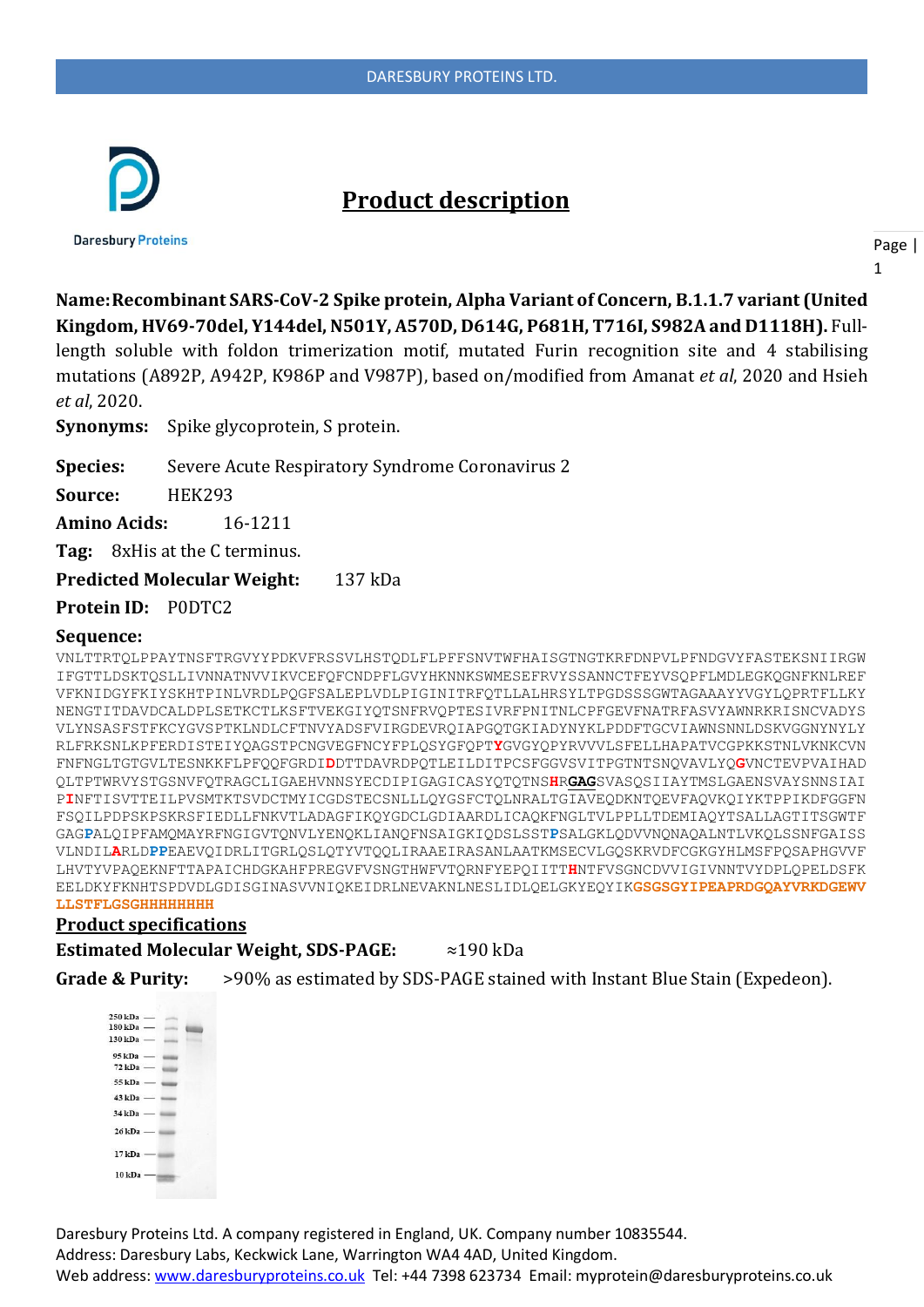Endotoxins: Less than 0.1 ng/µg (1 IEU/µg), as measured by LAL method. **Formulation:** PBS 20% Glycerol

# **Shipping**

Product is shipped either on dry ice or frozen gel packs. Upon receipt, store at -20°C to -70°C.

## **Product application and Storage**

Page |  $\overline{2}$ 

**Storage:** The protein should be stored at -20°C to -70°C preferably in small aliquots to avoid repeated freeze-thaw cycles.

**Stability:** At least 12 months at -20°C to -70°C and at least 1 month at 2°C to 8°C.

**Application Note: For research purposes only. Not for use in humans.**

# **Functional data**



Binding curve of anti-Cov-19&SARS S glycoprotein antibody IgG CR3022 (Absolute Antibody, Ab01680- 10.0) to the trimeric Spike B.1.1.7, Alpha variant:

# **Background Information**

The first reports of atypical pneumonia in China were announced at the very end of 2019, in the city of Wuhan, Hubei province. Its cause was identified in January 2020 as a novel β-CoV (1), named SARS-CoV-2, which started spreading very quickly causing a global pandemic COVID-19.

Spike protein attaches the virion to the cell membrane by interacting with host receptor, initiating the infection. Binding to human ACE2 receptor and internalization of the virus into the endosomes of the host cell induces conformational changes in the Spike glycoprotein (2, 3). The protein forms a trimer *in vivo* mediating receptor binding and membrane fusion (4). It has been demonstrated by Florian Krammer's group that certain mutations and the inclusion of trimerization motif can stabilize recombinant Spike protein (5, 6).

Daresbury Proteins Ltd. A company registered in England, UK. Company number 10835544. Address: Daresbury Labs, Keckwick Lane, Warrington WA4 4AD, United Kingdom. Web address[: www.daresburyproteins.co.uk](http://www.daresburyproteins.co.uk/) Tel: +44 7398 623734 Email: myprotein@daresburyproteins.co.uk